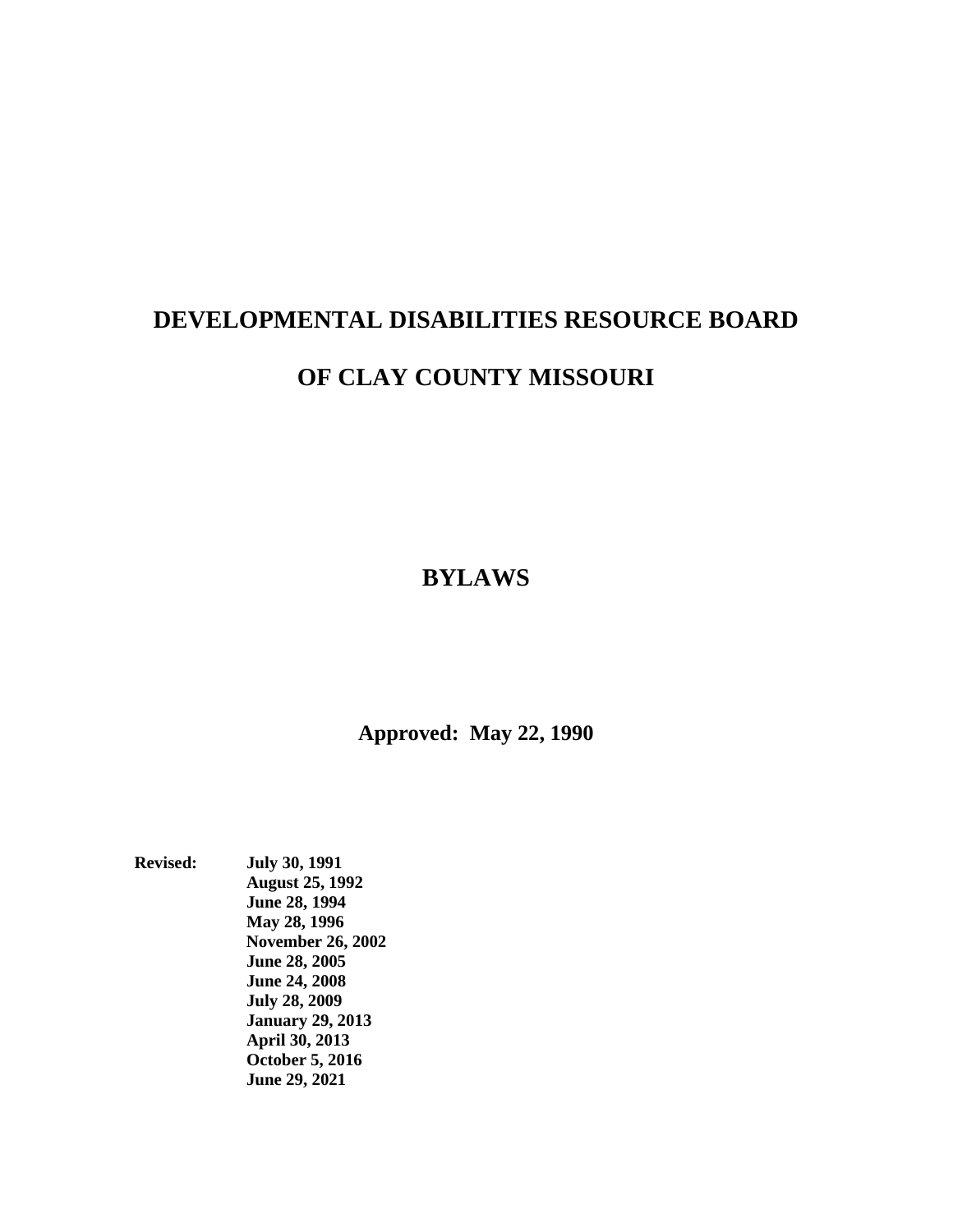# **DEVELOPMENTAL DISABILITIES RESOURCE BOARD OF CLAY COUNTY MISSOURI**

## **BYLAWS**

# **TABLE OF CONTENTS**

#### **PURPOSE**

|                     |                               | <b>Page</b>    |
|---------------------|-------------------------------|----------------|
|                     | I. AUTHORITY                  |                |
|                     | II. STATEMENT OF MISSION      | 1              |
|                     | III. STATEMENT OF PHILOSOPHY  | $\mathbf{1}$   |
|                     |                               |                |
| <b>ORGANIZATION</b> |                               |                |
|                     | I. MEETINGS                   | Page(s)<br>2   |
|                     | II. MEMBERS                   | 3              |
|                     | III. OFFICERS AND DUTIES      | $\overline{4}$ |
|                     | IV. ELECTION OF OFFICERS      | $\overline{4}$ |
|                     | V. REMOVAL FROM OFFICE        | 5              |
|                     | VI. COMMITTEES                | $5 - 7$        |
|                     | VII. CONFLICTS OF INTEREST    | $7 - 8$        |
|                     | VIII. ADMINISTRATIVE DIRECTOR | 8              |
|                     | IX. FISCAL CONTROL            | 9              |
|                     | X. EXPENDING THE TAX          | 9              |
|                     | XI. RULES OF ORDER            | 10             |
|                     | XII. AMENDMENT OF BYLAWS      | 10             |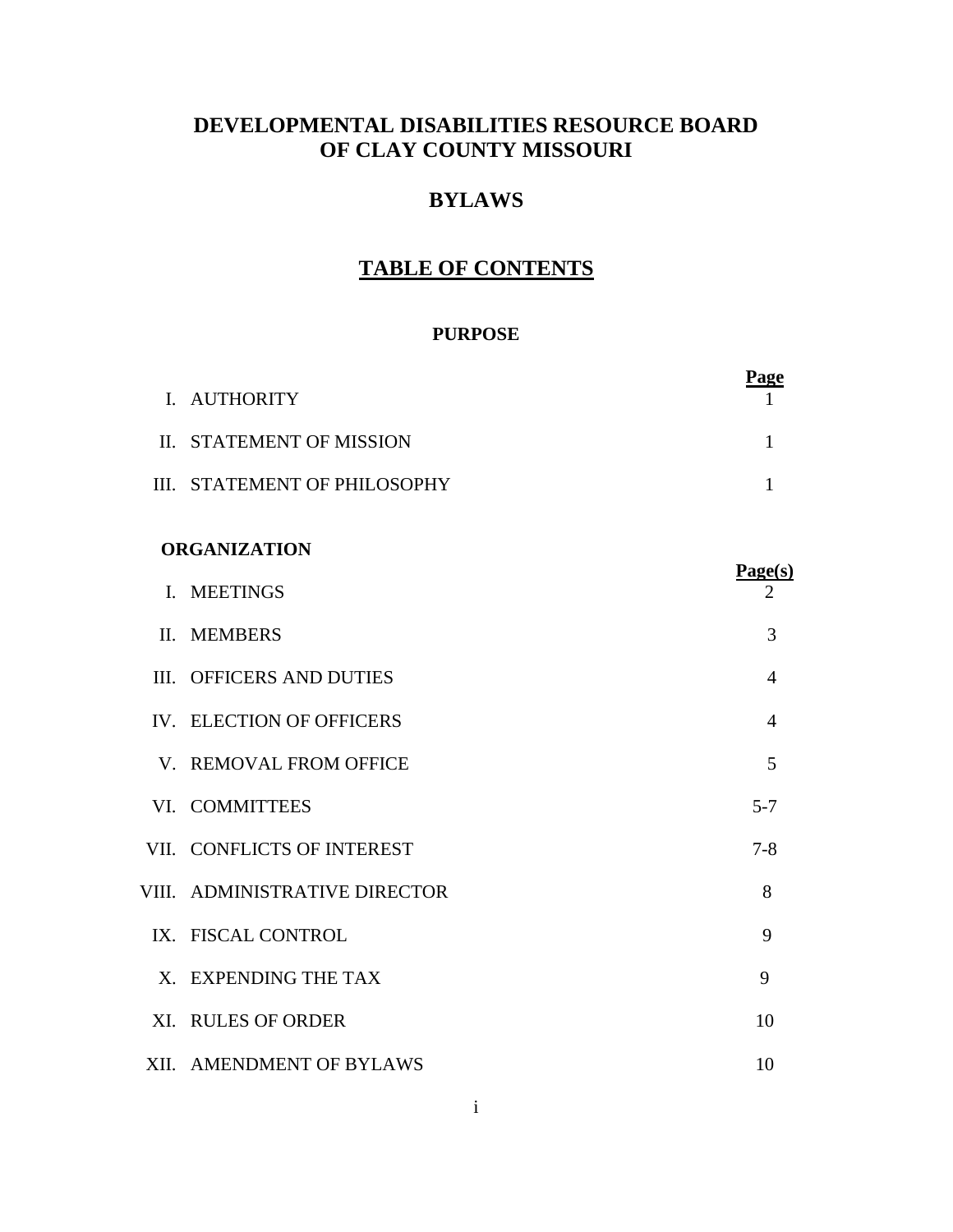## **DEVELOPMENTAL DISABILITIES RESOURCE BOARD OF CLAY COUNTY MISSOURI**

## **BYLAWS**

#### **PURPOSE**

#### **I. AUTHORITY**

The Developmental Disabilities Resource Board of Clay County, Missouri (hereinafter referred to as the "Board") derives its authority from Sections 205.968 to 205.972, RSMo., commonly called the "County Sheltered Workshop" law. Authority is further drawn from the citizens of Clay County as per the passage of the original county tax levy on April 6, 1971 and from the Clay County Court Resolution dated May 3, 1971 which appointed the first Board of Directors of the Clay County Sheltered Facilities Board. The name of the Board was subsequently changed officially on January 1, 1993.

#### **II. STATEMENT OF MISSION**

To promote an array of services and supports whereby citizens of Clay County with developmental and intellectual disabilities and their families have the opportunity to for and productive and fulfilling lives.

#### **III. STATEMENT OF PHILOSOPHY**

The Board believes that:

Persons with developmental and intellectual disabilities are valuable people with all basic rights and all human needs.

Persons with developmental and intellectual disabilities should have the freedom to be the best they can or want to be.

Persons with developmental and intellectual disabilities have the right to live, make choices and take risks.

Persons with developmental and intellectual disabilities have the right to appropriate services and supports across their life span.

Persons with developmental and intellectual disabilities have the right to fully participate in the community.

Persons with developmental and intellectual disabilities make a unique contribution for themselves and to the community.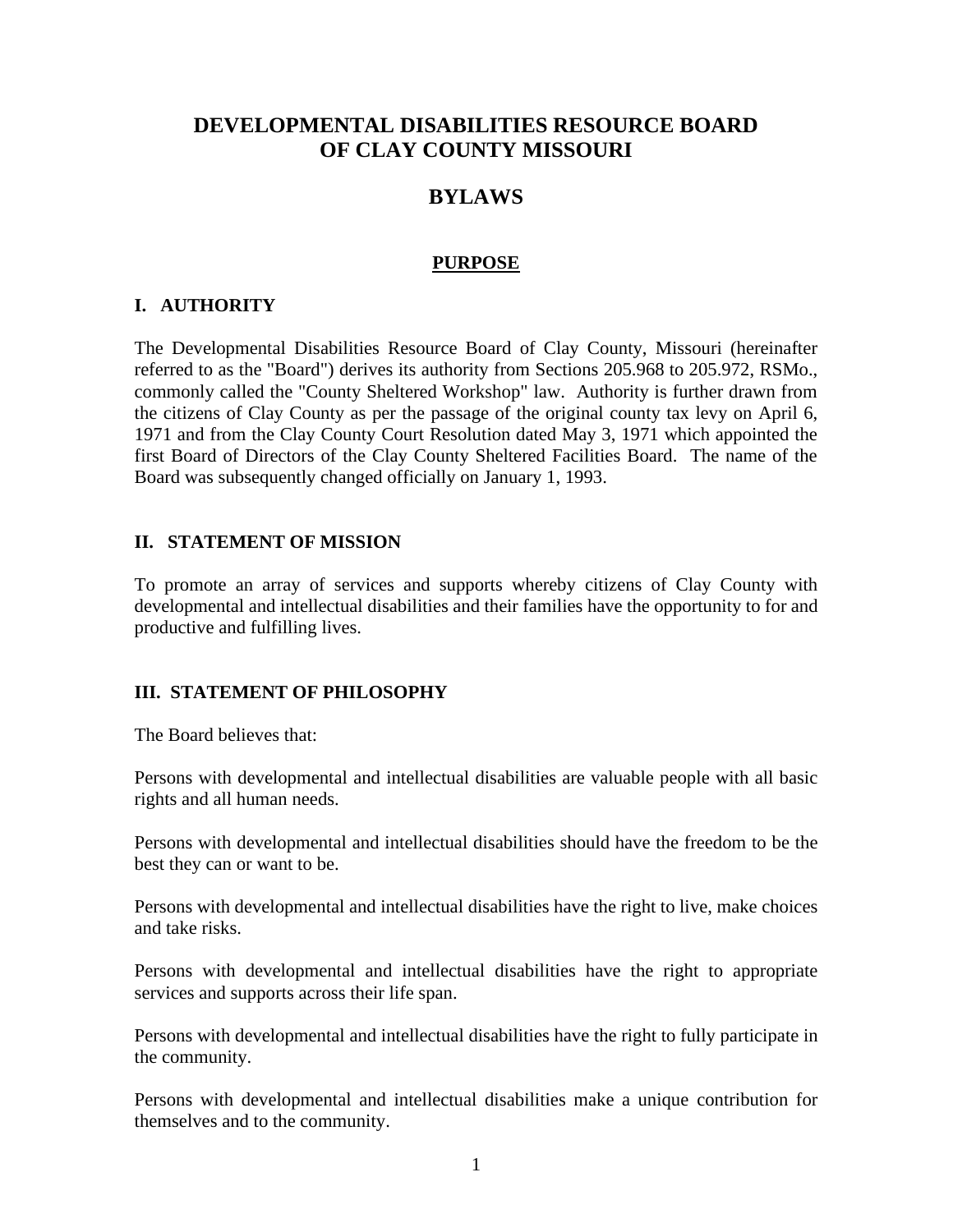## **ORGANIZATION**

#### **I. MEETINGS**

The Board shall hold regularly scheduled monthly meetings at a day and time fixed by the Board.

If a holiday shall fall on the day of a regularly scheduled meeting, the Board Chairman shall reset the meeting date.

Special meetings of the Board may be called at the discretion of the Chairman or by three members of the Board. Such special meetings require at least 24-hour notice. The hour of special meetings shall be set by either the Chairman or the three members calling the meeting.

All regular and special meetings of the Board shall usually be held at the Board's offices located at 920 S. Kent, Liberty, Missouri. Alternative meeting sites may be set at the discretion of the Chairman that includes a telephone or video conference.

Notice of all meetings of the Board shall be posted at the Board's offices at least 24 hours prior to the meeting.

Five members of the Board shall constitute a quorum for regular or special meetings of the Board.

All meetings and records of the Board shall be open to the public, except when otherwise authorized under the provisions of Section 610.010 to 610.032 RSMo.

The Board shall retain records in accordance with the Secretary of State's records retention schedule.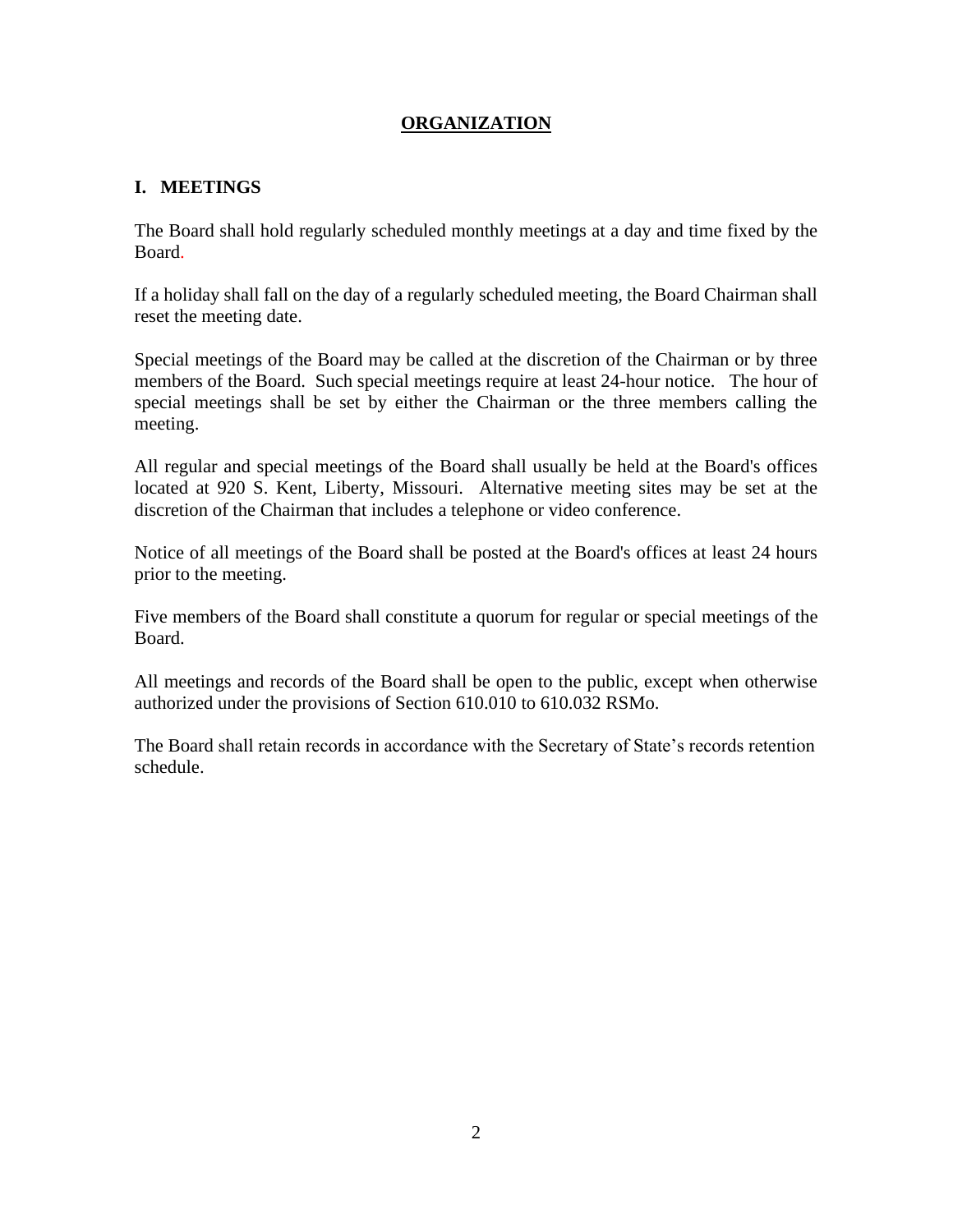#### **II. MEMBERS**

The Board shall consist of nine members of whom two shall be related by blood or marriage within the third degree to a handicapped person as defined in Section 205.968, RSMo., four shall be public members, and at least seven of the Board members shall be residents of the county as stated in Section 205.970, RSMo.

A member of the Board shall be appointed by the Clay County Commissioners.

A member may not vote on any issue until he/she has taken the oath of office administered by the Clay County Clerk.

A member shall serve a three-year term.

A member shall not serve on the Board and also be an officer, director, member or employee of any organization, proprietorship, facility or corporation, whether for-profit or not-forprofit, which has, or which may reasonably expected to have, contractual relations with the Board.

A member shall not be related by blood or marriage within the third degree to an employee or to a member of an Agency Board requesting a grant or assistance from the Board.

A member can serve until he/she has been replaced by a confirmed new Board member.

The Board members shall not receive compensation for their services but may be reimbursed for actual, reasonable and necessary expenses incurred by them with the approval of the Chairman.

Any Board member may, following notice and an opportunity to be heard, be removed from office by a majority vote of the other members of the Board for any of the following grounds:

- 1. Failure to attend three consecutive meetings without good cause;
- 2. Conduct prejudicial to the good order and efficient operation of the facility or services; or
- 3. Neglect of duty.

The Chairman of the Board shall preside at such removal hearing unless he/she is the person sought to be removed. In this case the hearing shall be presided over by another member elected by the majority vote of the other Board members. All interested parties may present testimony and arguments at such hearing, and the witnesses shall be sworn by oath or affirmation before testifying. Any interested party may, at his or her own expense, record the proceedings.

Vacancies in the Board occasioned by removals, resignations or otherwise shall be reported by the Board Chairman to the County Commission for appointments for the duration of the vacating Board member's term.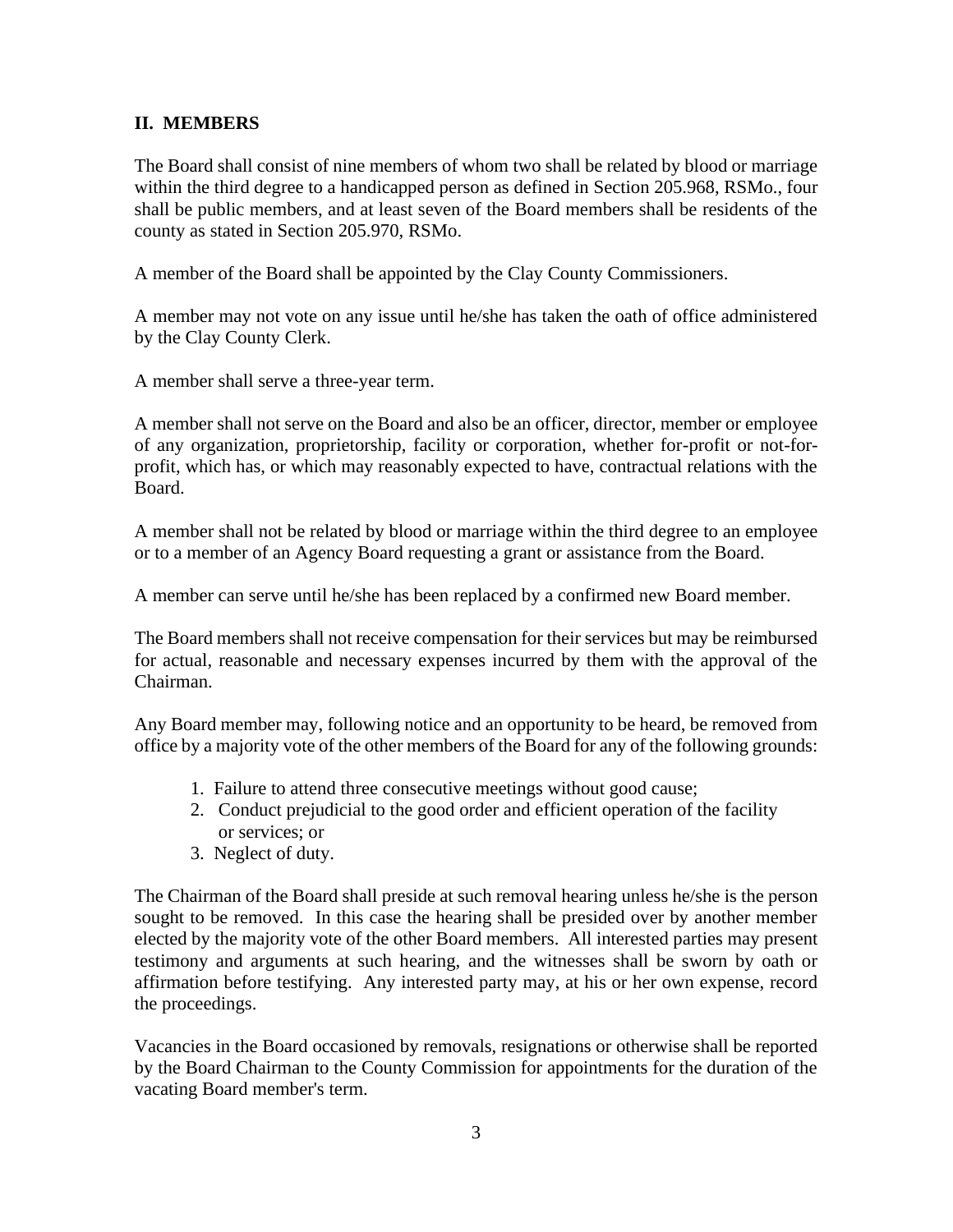#### **III. OFFICERS AND DUTIES**

The officers of the Board shall consist of a Chairman, Vice Chairman, Secretary, Treasurer, Immediate Past Chairman and such other officers as the Board may designate.

The Chairman shall preside at all meetings of the Board. The Chairman shall represent the Board at official functions or appoint said representative. The Chairman shall supervise the Board's Administrative Director. The Chairman shall preside over meetings of the Executive Committee. The Chairman shall appoint the members of the Board to serve on the various standing and ad hoc committees of the Board.

The Vice Chairman shall assume the duties of the Chairman in his/her absence.

The Secretary shall cause and oversee the keeping of accurate and complete records of all proceedings of the Board. It is the responsibility of the Chairman to appoint an acting Board Secretary for any Board meeting in which the Secretary is not present.

The Treasurer shall be Chairman of the Finance Committee. The Treasurer shall provide the Board an up-to-date financial report at each of its regularly scheduled meetings.

The Treasurer shall, with the Finance Committee, present a proposed fiscal year budget at the first meeting of the new fiscal year. A draft copy of said budget shall be provided to the Board by its November meeting.

The Treasurer shall be bonded by a surety company for an amount authorized by the Board. The cost of said surety bond shall be paid for by the Board.

Officers shall serve a term of one year**.** A Board member may be elected for a maximum of three consecutive one year terms for the same officer position. If a Board member serves three consecutive years in the same officer position, that Board member may then be reelected for additional terms in that same officer position provided the member has taken at least a one year hiatus from that particular officer position. Any additional terms served after a one year hiatus in the same officer position will always be subject to a maximum of three consecutive one year terms by any individual Board member in accordance with the restrictions provided in this paragraph.

#### **IV. ELECTION OF OFFICERS**

Nominations for the positions shall be obtained from the Nominating Committee which is to be appointed at the first meeting following Commission appointments to the Board**.**

The officers of the Board shall be elected at the second Board meeting following appointments of new members.

In cases where there are additional nominations from the floor for an office**,** a vote shall be taken with all members of the Board present voting. The nominee receiving the majority votes shall be the officer. In cases of more than two nominees for an office, the nominee receiving a plurality of votes shall be considered the winner of the election.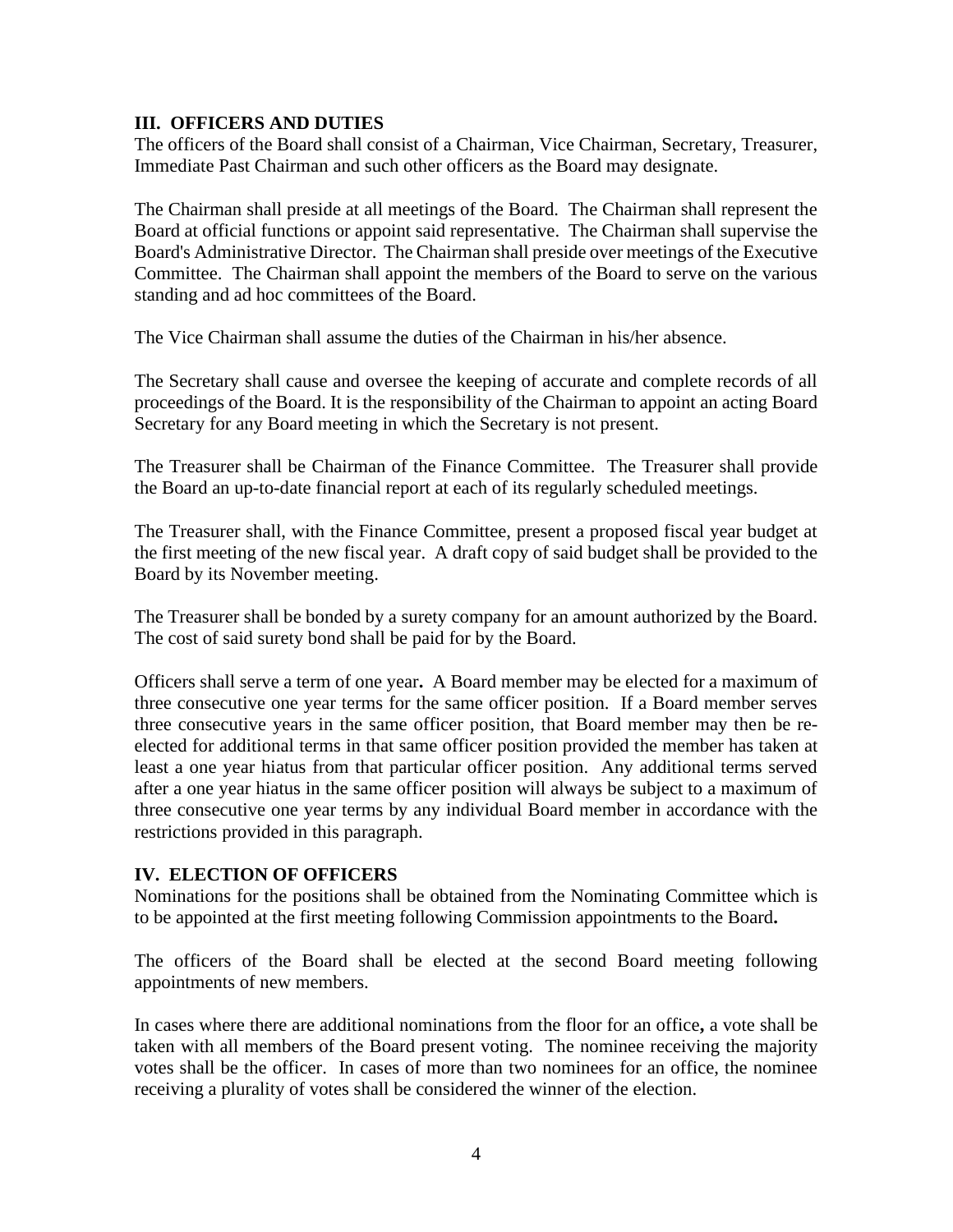#### **V. REMOVAL FROM OFFICE**

Any officer may be removed for cause during his/her term of office by two-thirds (2/3) vote of all nine members of the Board upon due and reasonable notice and hearing. Inefficiency, violation of the statues or rules governing the Board, or physical and mental conditions which incapacitate such officer from performing the duties of the office, shall be cause for removal from office.

#### **VI. COMMITTEES**

The Board shall conduct its business through a system of standing, and, when needed, ad hoc committees.

Committees shall fact find and recommend action to the Board.

No action of a Board standing or ad hoc committee shall be official without full Board approval, with the exception of the Executive Committee (see Section VII of the Board Bylaws).

#### **The Standing Committees of the Board shall be**:

The Executive Committee The Finance Committee The Services Committee The Board Owned Property Committee

The Standing Committees shall meet at least once per year. All committee meetings are open to any member of the Board. Notices of Committee meetings will be sent to all Board members.

The Committees have the right to reschedule said meetings based upon availability of the committee membership.

Committee meetings will usually be held at the Board's offices in Liberty, Missouri.

Committees shall assume such duties as specified in these Bylaws and such other duties as may be assigned by the Chairman.

The Chairman or the Executive Committee may establish ad hoc committees as they deem appropriate. Such committees shall have such membership, duties and term of office as shall be determined by the Executive Committee.

All Standing and Ad Hoc Committee Chairpersons shall keep accurate records of their respective meetings.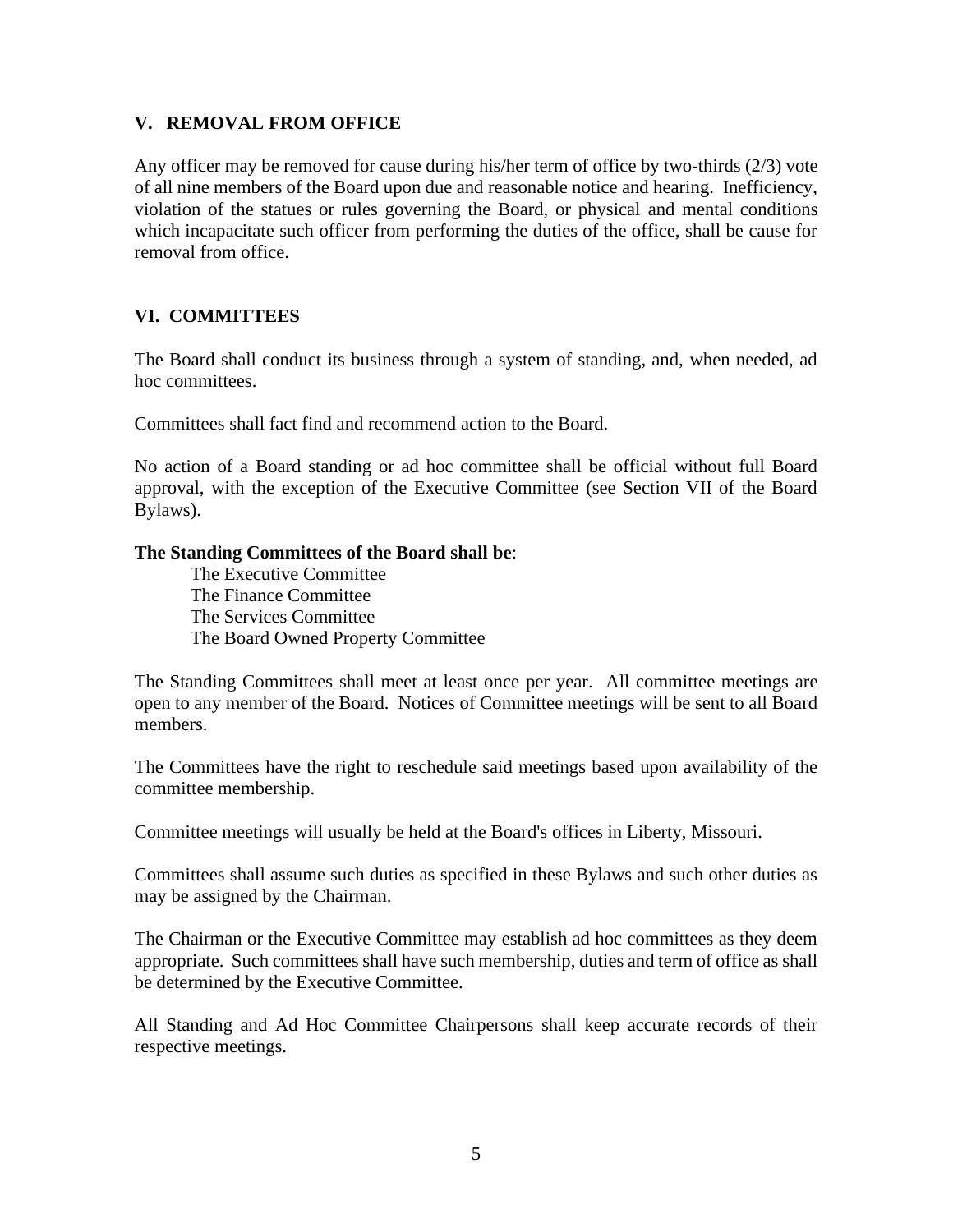#### **VI. COMMITTEES, Contd.**

#### **Executive Committee:**

**The Executive Committee** shall consist of the Chairman, the Vice-Chairman, the Treasurer, the Secretary and the Immediate Past Chairman. Three members of the Executive Committee shall constitute a quorum. The Chairman of the Board shall be the Chairman of the Executive Committee.

The Committee shall review the Bylaws, the Records Retention Policy Manual and the Employee Personnel Policies and make recommendations to the Board as appropriate. The Committee shall oversee and make recommendations on issues relating to Board policies, rules, personnel, public relations, public awareness and any other concerns not within the purview of any other standing or ad hoc committee.

The Committee may act on behalf of the full Board on issues which require emergency action. The full Board shall be informed of the Committee's action at the next meeting of the Board. Except that any emergency issue regarding the expenditure of money greater than \$5,000 shall be passed on by the full Board either at a special meeting or by a telephone conference call vote. Any member who cannot be included in a telephone conference call vote will be considered to be voting "no".

The Committee may make decisions at a special meeting and/or by a telephone conference call and vote of a quorum. Said conference call shall be authorized by the Chairman or other Executive Committee member and minutes taken by the Secretary or the Administrative Director of the Board.

All members and all employees of the Board shall avoid any conflicts of interest and shall comply with the applicable provisions of Section 105.450 to 105.454 RSMo.

#### **The Finance Committee:**

**The Finance Committee** shall consist of the Treasurer who shall be the Chairman of the Committee and a minimum of two other Board members. The Committee shall review the Funding Policy and Procedure Manual and make recommendations to the Board as appropriate. The Committee will meet with the Agencies requesting funding to review each request prior to making budget recommendations to the Board. The Committee shall recommend an annual operating budget to the Board, advise the Board concerning investments and other financial matters and provide for an annual audit.

#### **The Board Owned Property Committee:**

**The Board Owned Property Committee** shall consist of a minimum of three members of the Board. The Committee shall review the Lease of Board Owned Property Manual and make recommendations to the Board as appropriate. The Committee shall be responsible for inspecting all Board owned property, recommending improvements, following up on recommendations and reporting overall conditions of Board owned property. Additionally, the Committee shall be involved in the purchase or building of new or replacement property and the lease or rent of said property. All Board owned property shall be inspected by the Committee pursuant to the Lease of Board Owned Property Manual.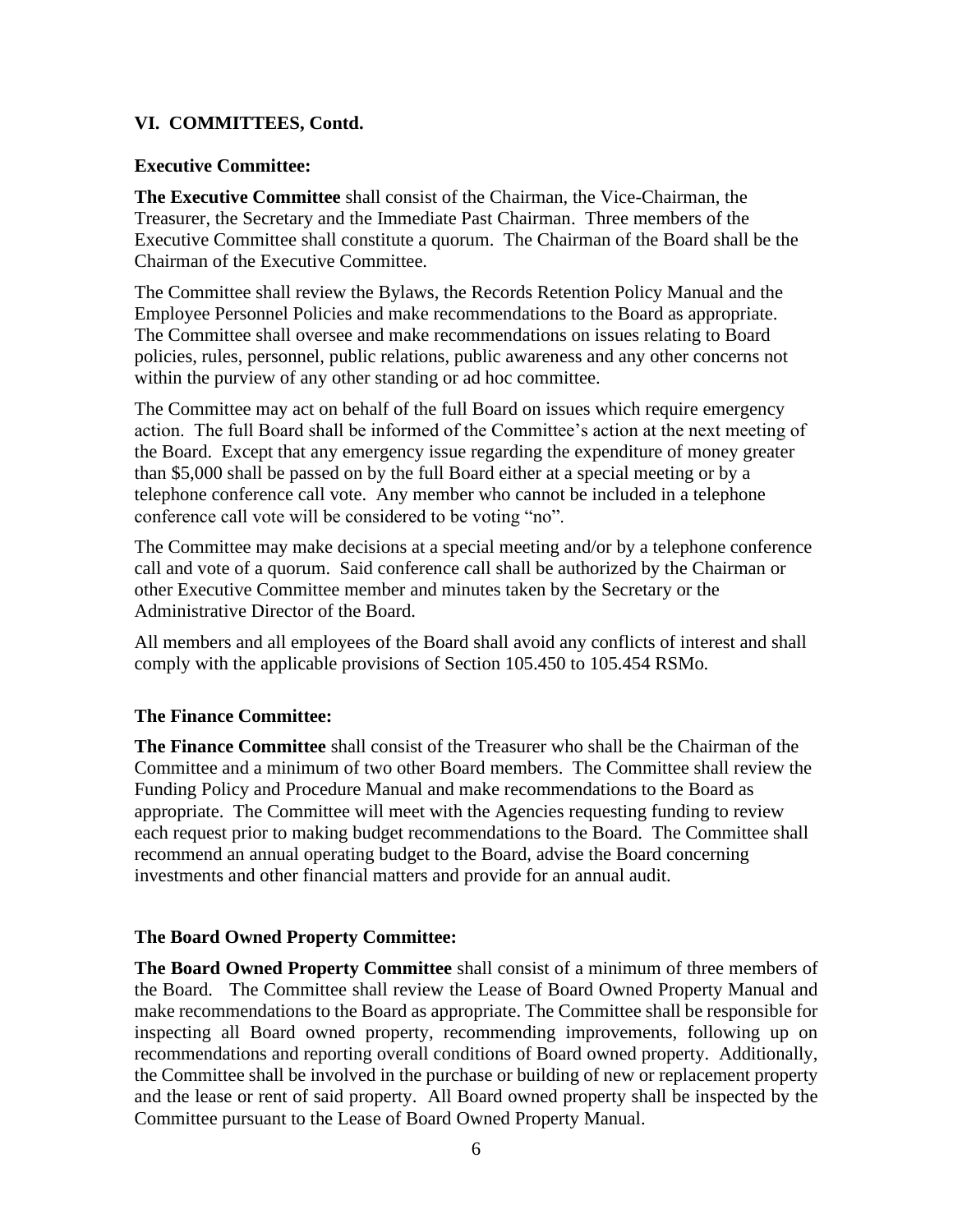#### **VI. COMMITTEES, Contd. The Services Committee:**

**The Services Committee** shall consist of a minimum of four members of the Board. The Committee shall review the Transportation Policy Manuals and make recommendations to the Board as appropriate. The Committee shall monitor and resolve issues regarding all services funded by the Board and periodically review and update the Board on all services provided. The Committee shall define the long-term goals and benchmarks as necessary. The Committee shall also review new governmental mandates and make recommendations to the Board as appropriate.

#### **VII. CONFLICTS OF INTEREST**

In order to ensure strict compliance with the laws of the State of Missouri and these rules regarding conflict of interest, the Board hereby establishes the following as rules and regulations in governing business of the Board members:

- A. A Board member shall not accept or receive any compensation, other than allowed by law, for the performance of any service for the Board.
- B. A Board member shall not enter into any contract or agreement with the Board as an individual or on behalf of a business entity to sell property, real or personal, or supply services or products to the Board.
- C. The Board shall not enter into any contract or agreement to purchase property from, or to obtain services or products from, any person related to any Board member by blood or marriage to the third degree. The Board shall be likewise prohibited from entering into such contract or agreement with a business entity in which any person related to a Board member, as set out herein, has a substantial business interest or who will profit directly or indirectly from such contract or agreement. "Substantial business interest" as used herein shall mean 10% or more interest or an interest of the value of \$10,000 or more.
- D. A Board member who has a relationship as a director, consultant, advisor, employee or other with an organization or entity that is applying for a grant or any other type of assistance for its program from the Board shall not:
	- 1. Be permitted to vote, or be present when a vote is cast, on any aspect of the proposed application.
	- 2. Influence or attempt to influence another Board member's vote on such application.
	- 3. Take any part in the screening or review of such application.
	- 4. Take part in any discussions of the merits of such application or participate in recommendations following discussions.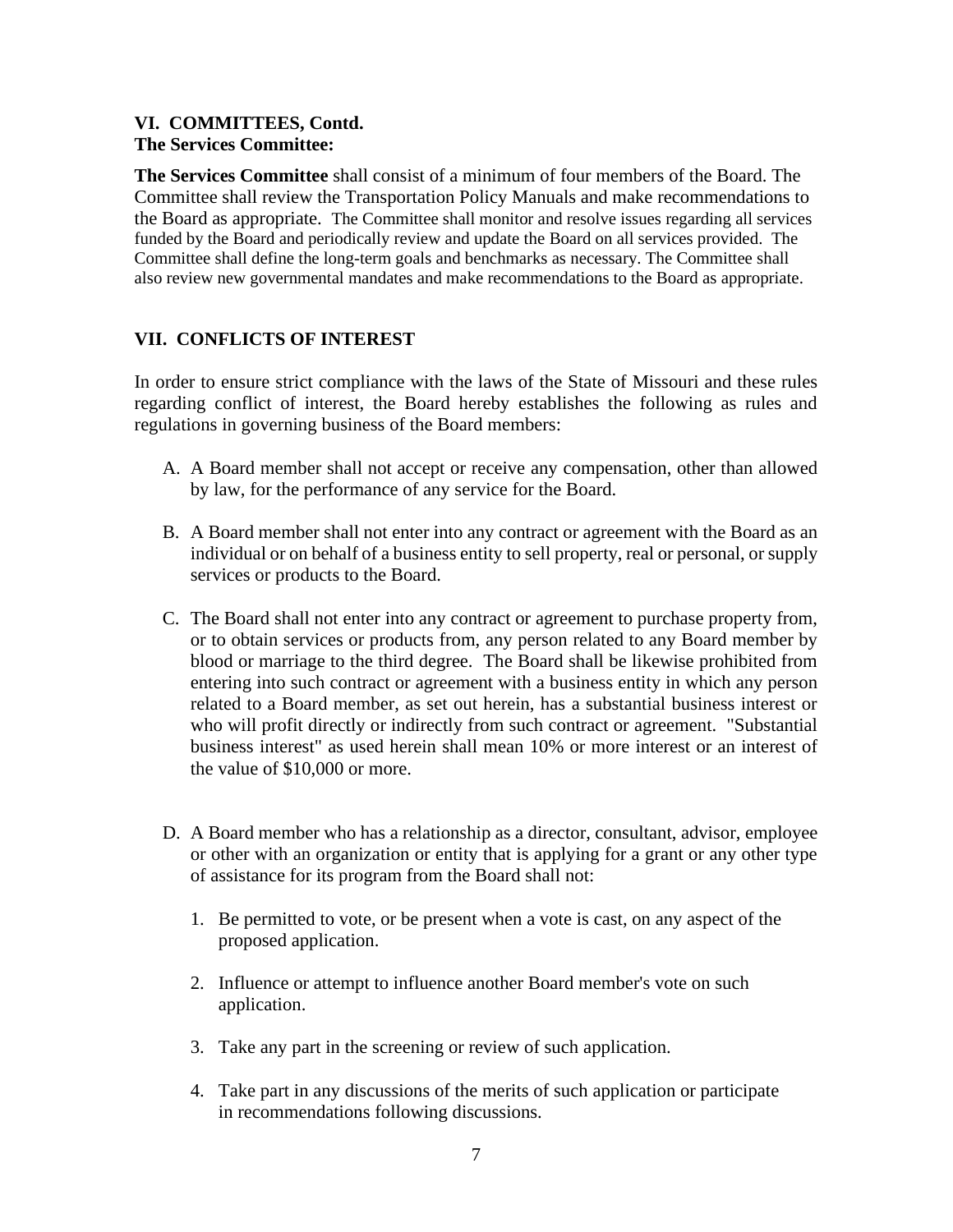#### **VII. CONFLICTS OF INTEREST (continued)**

- E. Any person formerly a member of the Board shall not appear before the Board for a period of one (1) year from date of the last day of membership with the Board on behalf of any Agency or entity requesting a grant or assistance from the Board.
- F. Any new Board member formerly a member of an Agency Board or an employee of an Agency that appears before the Board may not vote on any request which affects that Agency during their first year on the Board. This allows the member to speak freely without suspicion of a vested interest.

The foregoing prohibitions of A through F of these Bylaws are not intended to be all inclusive; the failure to include any act or conduct in these Bylaws which would be deemed to be in violation of the laws and statutes of the State of Missouri or the Ordinances of Clay County shall not be considered as approval or condonation of such act or conduct. The Board may from time to time, modify, amend, change and implement such prohibitions; the Board may also adopt additional prohibitions as it deems advisable.

Consultants employed by the Board shall have no other interest in the project about which they are being consulted, unless such interests have been submitted in writing and have been approved by the Board in advance of the Board's assignment of work.

#### **VIII. ADMINISTRATIVE DIRECTOR**

An Administrative Director of the Board shall be hired by and serve at the pleasure of the members of the Board. The Administrative Director may participate in discussions insofar as factual information is provided that will lead to an informed decision. The Administrative Director shall assume and discharge responsibility for the day-to-day administration of business affairs of the Board, subject to the direction and supervision of the Board through its' Chairman.

The duties of the Administrative Director shall include, but shall not be limited to, those responsibilities set forth in the job description which shall be reviewed annually.

Actual, reasonable and necessary expenses of the Administrative Director incurred in the discharge of his/her duties shall be paid or reimbursed by the Board subject to the approval of the Chairman.

The Administrative Director is not a voting member of a committee or the Board.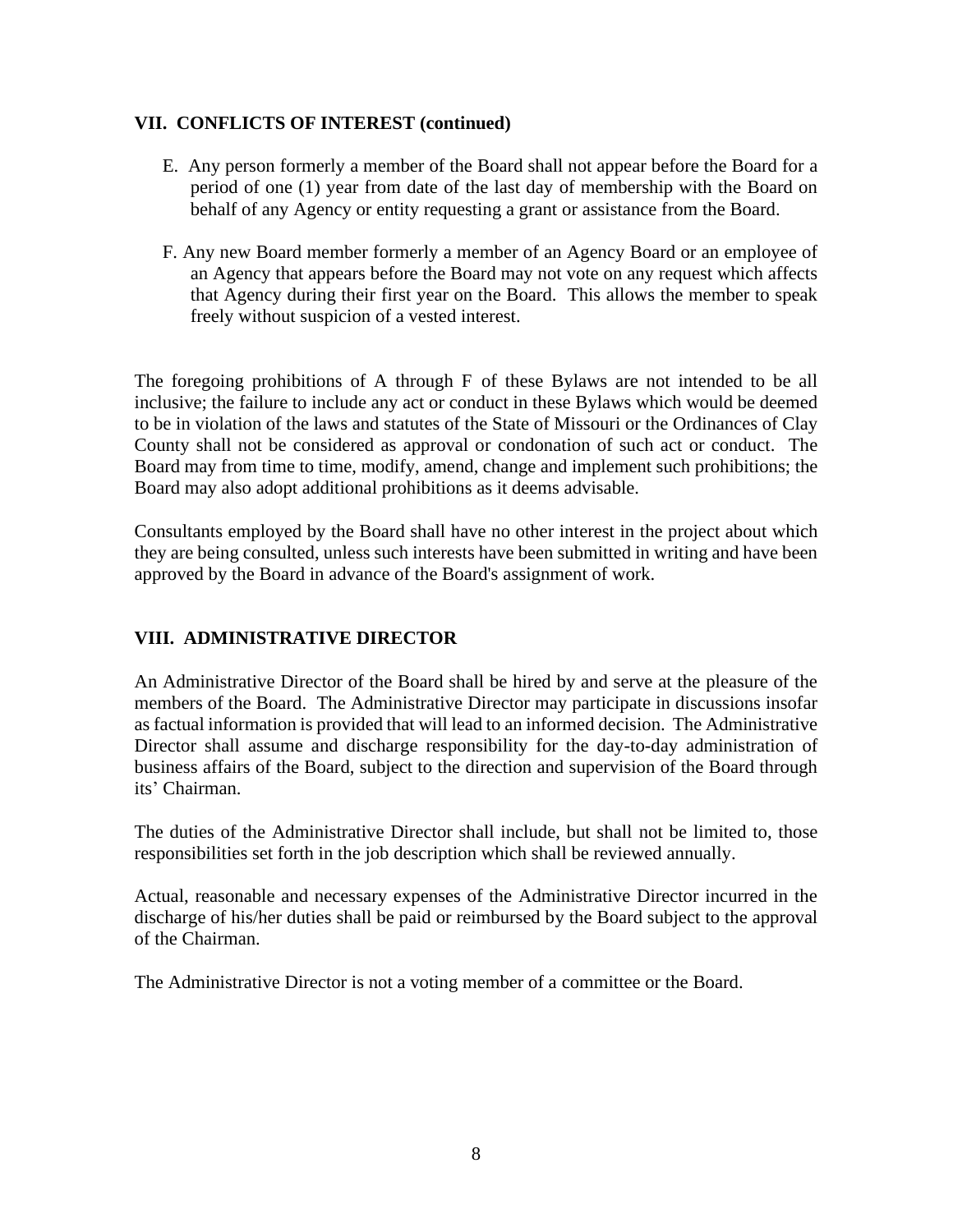#### **IX. FISCAL CONTROL**

All checks **of \$1,000.00** or more shall require two signatures. The Executive Committee will be designated as eligible to sign checks. Any combination of the above designated individuals can sign checks.

The Board shall secure adequate safe deposit boxes for the purpose of secure storage of valuable papers and materials. Members of the Executive Committee and the Administrative Director shall be authorized to access the safe deposit box. One signature shall be required to enter said boxes.

The fiscal year of the Board shall be from January 1st through December 31st.

The Board shall retain a Certified Public Accounting firm to conduct an independent annual audit of its financial records and management systems.

The Board shall, on an annual basis, provide the general public and interested parties a financial report which shall include information on the financial and service activities of the Board for the previous fiscal year.

The Board shall endeavor to maintain as much of its funds as possible in interest bearing investments, when said funds are not in use for services and/or operations.

The Board shall maintain nine (9) months of DDRB expenses in reserve at all times. However, the Board shall have the discretion to vary the established reserve amount if it is determined by a majority of the Board to be in the best interests of the persons and/or agencies that the DDRB serves.

#### **X. EXPENDING THE TAX**

The Board will set forth a fiscal year budget which will indicate projected expenditures in the following categories:

> Residential Services Employment/Training Services Support Services/Transportation Board Administration Property Maintenance

All allocations for services shall be those funds approved by the Board for specific proposals in the categories of Residential, Employment/Training, Support Services/Transportation, Board Administration and Property Maintenance. The policies and procedures governing these funds shall be included in the Funding Policy and Procedure Manual. Said Funding Policy and Procedure Manual shall be approved by the Board and made available to any Agency/individual interested.

The Board's Funding Policy and Procedure Manual shall be considered a part of these Bylaws which regulates the way the Board conducts business.